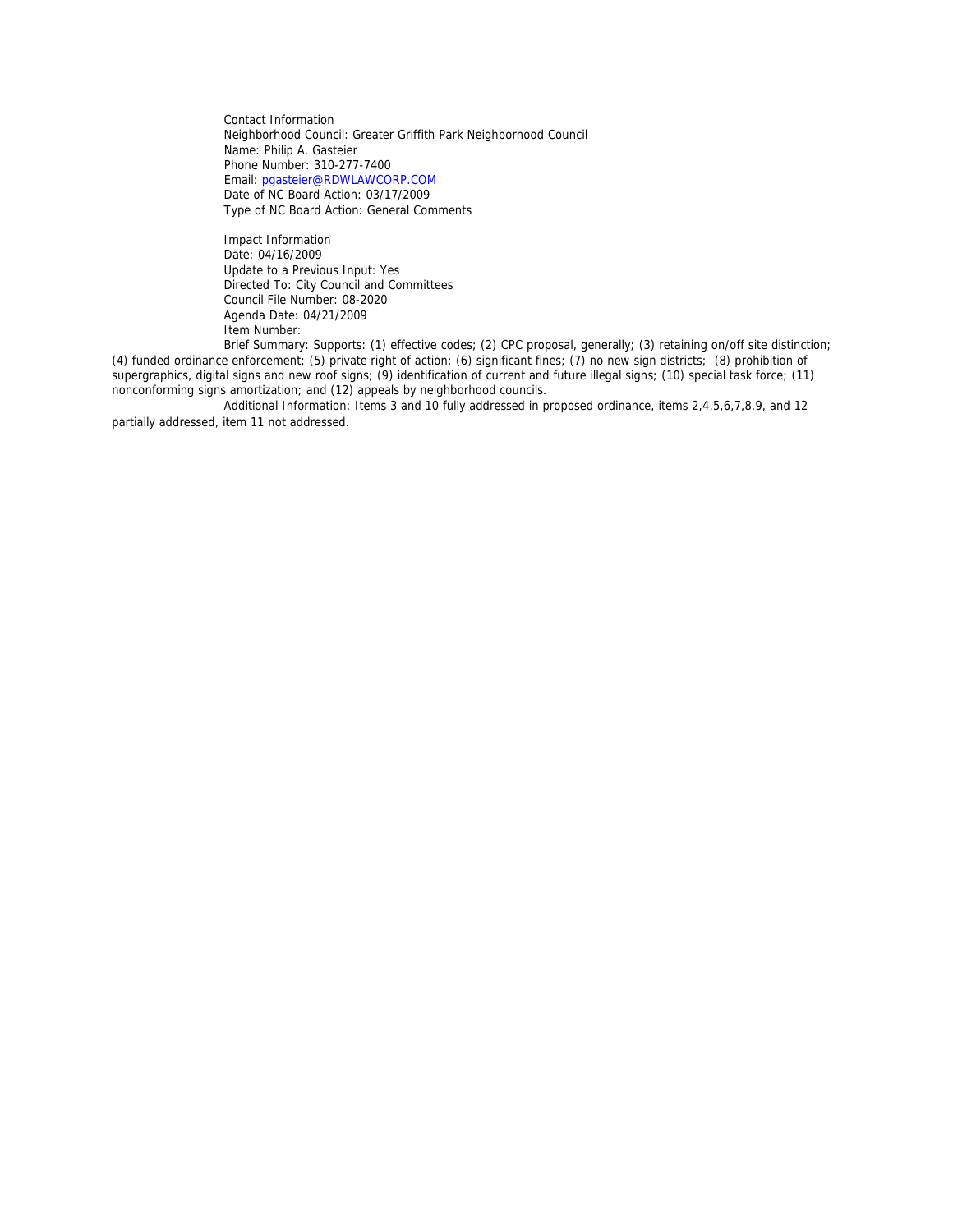GGPNC OFFICERS **PO Box 27003** 

PRESIDENT **Philip Gasteier** VICE-PRESIDENTS Bruce Carroll ·Administration Rosemary DeMonte • Outreach TREASURER Tomas O'Grady **SECRETARY** Mark Mauceri



Greater Griffith Park Neighborhood Council Your Neighborhood. Your Voice. Your Council.



Los Angeles. CA 90027 323-908-6054 www.GGPNC.org GGPNC@GGPNC.org Certified Council #35

Office of the City Clerk Los Angeles City Hall 200 North Spring Street, Rm 360 Los Angeles, CA 90012

April 16, 2009

## COMMUNITY IMPACT STATEMENT

- Council File Number 08-2020

The GGPNC Board supports: (1) continuing the process to get effective and valid codes; (2) the generally excellent solutions (some exceptions) of the CPC proposal: (3) retaining "on site"/"off site" distinction; (4) effective, well funded ordinance enforcement; (5) private right of action for all persons impacted if city fails to act promptly; (6) significant fines for violations by sign companies, property owners, and advertisers; (7) no new sign districts; (8) prohibition of supergraphics, digital signs and new roof signs; (9) identification of current and future illegal signs; (10) special task force; (11) nonconforming signs provisions including amortization; and (12) appeals of orders to comply by neighborhood councils.

This statement is based on a two page letter to the City Planning Commission with a copy to each City Council person that was given consensus approval by a quorum of the Greater Griffith Park Neighborhood Council Board on March 17, 2009. The letter was given to each Commissioner at their meeting on March 18 and delivered that day to a person in each City Council office. The letter was previously approved unanimously by the members of the Planning, Zoning, and Historic Preservation Committee (PZHP) on March 9, 2009.

This CIS supplements the one dated December 17, 2008.

 $\mathbb{Z}_{p}$ 

Philip Gasteier, President, GGPNC Board

cc: Council Members Tom LaBonge, CD 4 and Eric Garcetti, CD 13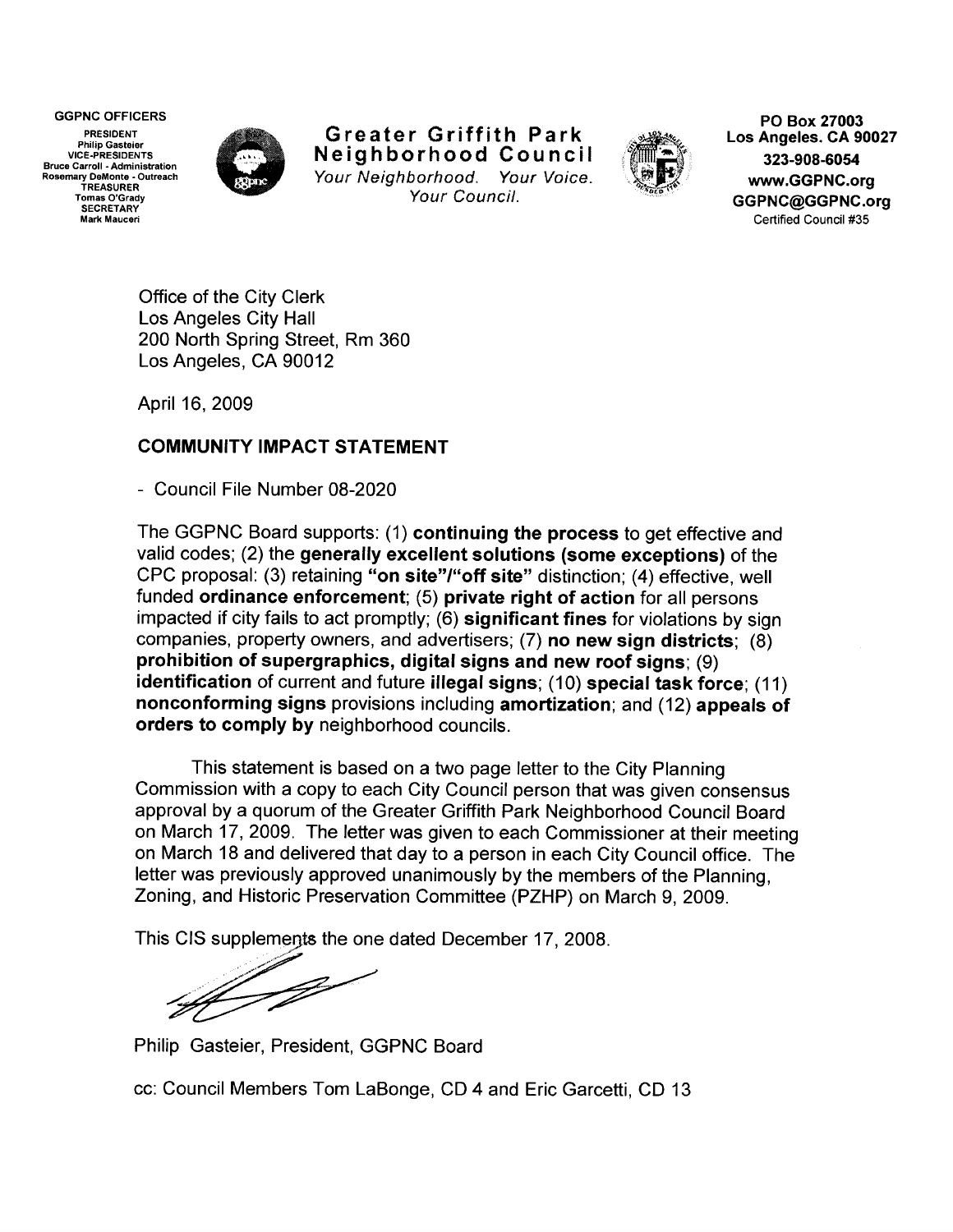PRESIDENT Philip Gasteier VICE-PRESIDENTS **Bruce Carroll -Administration**  Rosemary DeMonte - Outreach TREASURER Tomas O'Grady **SECRETARY** Mark Mauceri



### **Greater Griffith Park Neighborhood Council**  Your Neighborhood. Your Voice. Your Council.



**GGPNC OFFICERS PO Box 27003 Los Angeles. CA 90027 323-908-6054 www.GGPNC.org GGPNC@GGPNC.org**  Certified Council #35

March 17, 2009

City Planning Commission City of Los Angeles City Hall Room 525 200 North Spring Street Los Angeles, California 90012

> C PC-2009-0008-CA Proposed Amendments to Sign Regulations Hearing Set for March 18, 2009

Dear Commissioners:

Greater Griffith Park Neighborhood Council considered the proposed sign regulations contained in the Recommendation Report of the Department of City Planning dated February 19, 2009, at its meeting earlier this evening. This review followed a meeting of GGPNC's Planning, Zoning and Historic Preservation Committee on March 9, 2009, at which Mr. Alan Bell of the Department presented the proposal and responded to questions. Both the GGPNC meeting and the meeting of its committee were duly noticed and available for public comment, which was received at both meetings.

We advise you as follows:

1. We believe that the recommended regulation of signage as proposed by the Department under your direction is generally an excellent solution to the current problems of proliferation of illegal and offensive signs. We congratulate both you and the Department in your leadership in this regard and **urge you to continue the political process of substantial revision of the zoning and other codes regarding this problem.** 

2. We believe the distinction between **"on site"** and **"off site"** signs should be retained; however, a definition of "on site" sign should be adopted to truly reflect the common-sense distinction, such as providing that a sign which advertises a product or service sold on site must be for a product or service that provides no less than a certain percentage (e.g., 25%) of that business's monthly income during the period the product or service is advertised.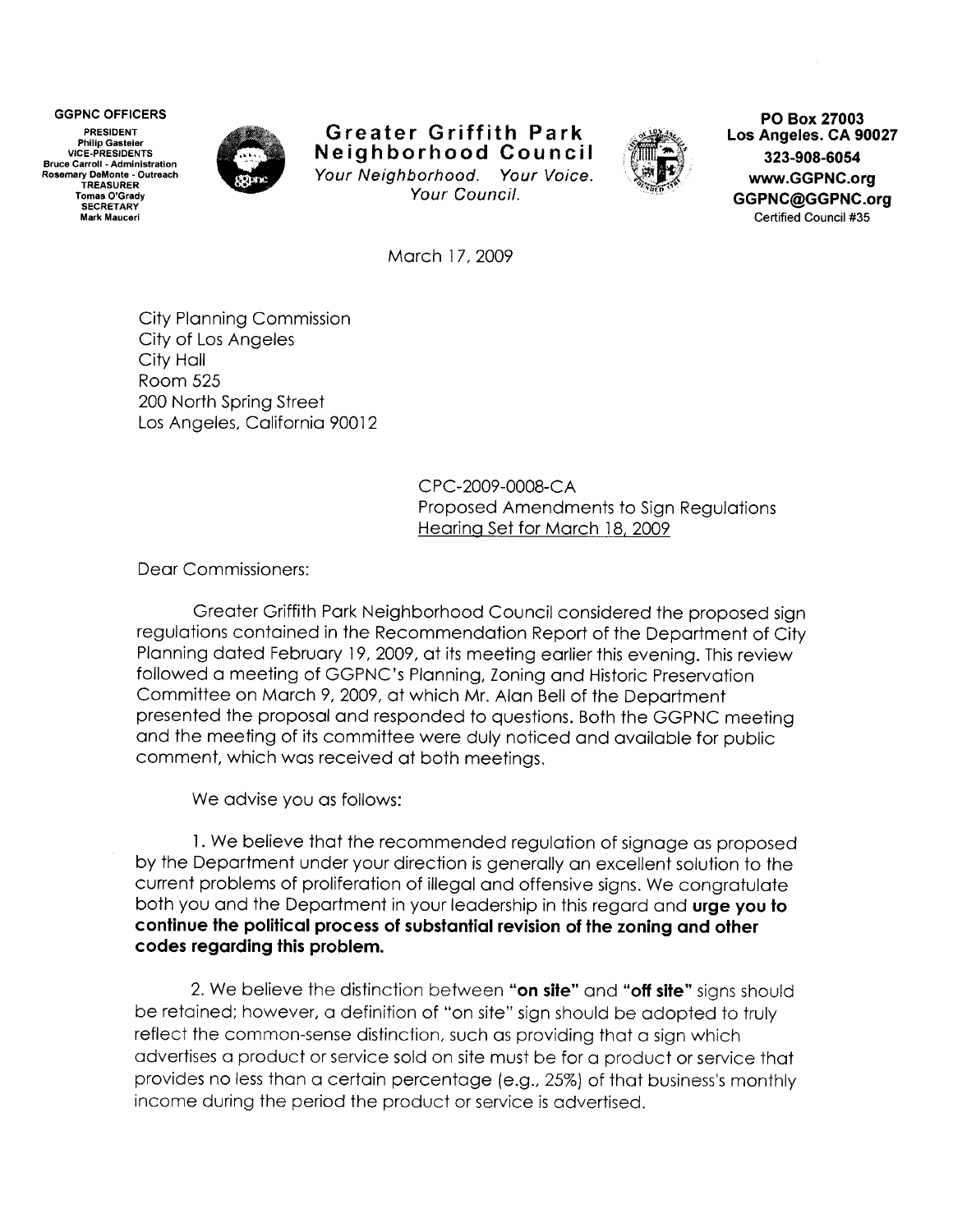3. We believe the City must commit to providing a substantially larger number of employees to **enforce the ordinance,** which should be funded by effective collection of fines owed by violators. Thus, the fines should go first to fund enforcement and then to the extent the fines exceed the cost of enforcement they should go to general funds. Alternatively, inspection fees should be set at an amount to adequately fund the cost of enforcement.

4. We believe a **private right of action** should be available to all not just those living or owning property within a specific boundary. The ordinance should provide for the payment out of the administrative or court proceedings for legal and "bounty" fees for successful prosecution. This will encourage enforcement. The private right would arise only if the City fails to take prompt action first after notice of violation.

5. We believe **fines** should be imposed against the person or entity determining the message on the sign (i.e., advertiser) as well as the land owner and owner of the sign. Enforcement might include revocation of the offender's business license if there are any unpaid fines.

6. We believe there should be **no new sign districts** allowed. Moreover, we believe there should be no "grandfathering" of sign districts for which applications were filed after July 29, 2008. As to any sign district benefiting from grandfathering or if new sign districts are allowed such sign districts should be regulated so that (a) new signs in such a district will be offset by the removal of an equal number of square feet of signs in the area abutting the sign district, (b) provision shall be made that areas outside of the district will be protected from the effects of signs within the district and (c) notice of a proposed sign district be broadly provided to areas adjacent to the proposed district with full opportunity for those outside the district but potentially affected by it to be heard.

## 7. We support continued **prohibition of super graphics, digital signs and new roof signs.**

8. We believe the Department of Building and Safety should promptly perform its obligation of **determining which of the signs in the City are now "illegal",** not having been constructed in accordance with a permit, and enforce the applicable current ordinances.

9. We believe there should be a **special task force** of representatives of the Department of Building and Safety, the Planning Department, the City Attorney, the Fire Department, the Department of Water and Power, the Community Redevelopment Agency and representatives of the public such as neighborhood councils to review and report to the City Planning Commission on a regular basis the effectiveness of the current ordinance and any new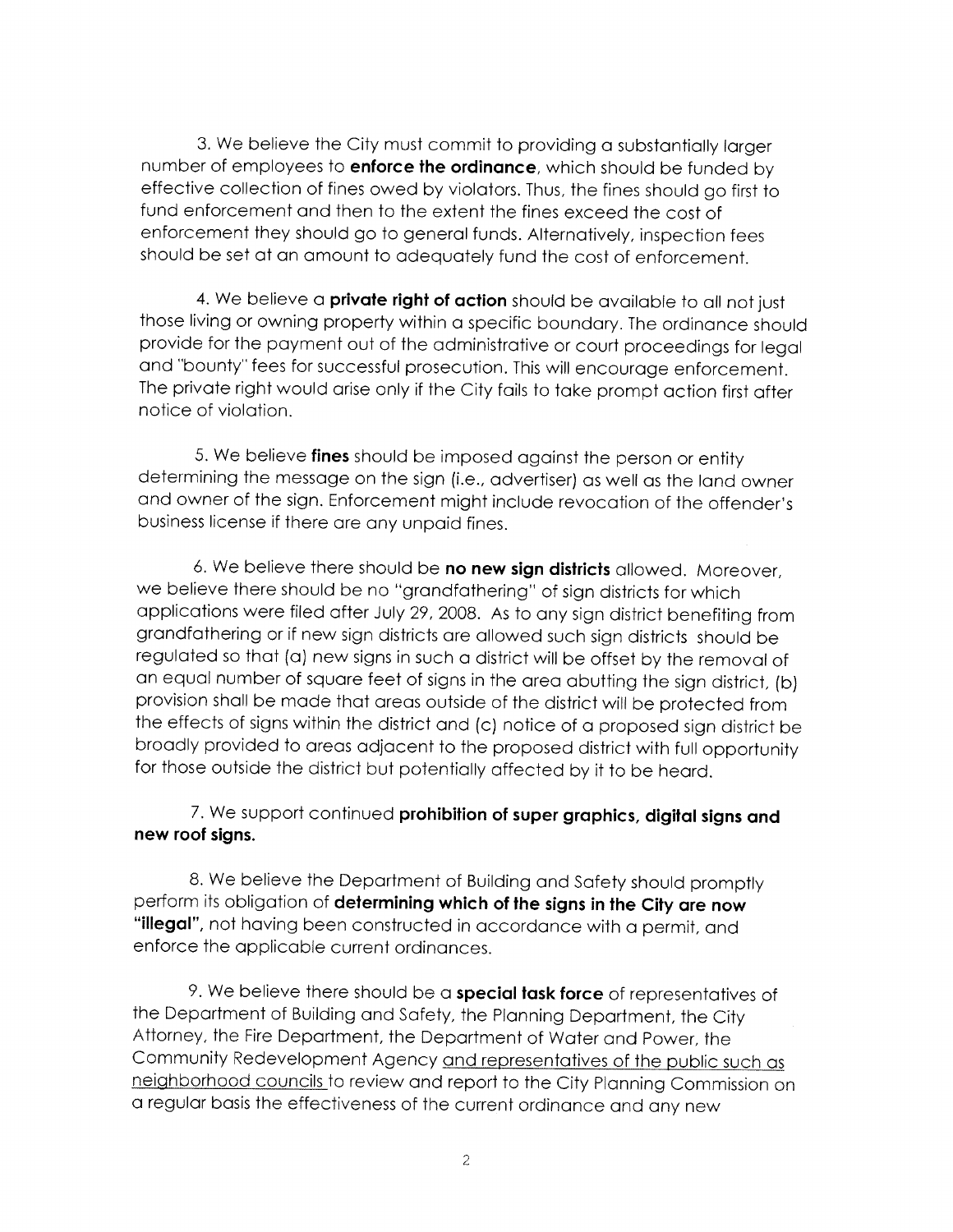ordinance, with recommendation for modification. The cost of such a task force should be assessed as part of the business tax on billboard operators.

10. We believe proposed Section 14.4.20, relating to continuation of **nonconforming signs,** should be modified to incorporate an amortization schedule. Following the amortization period the nonconforming sign shall be removed, and signage shall conform to the sign ordinance then in effect.

11 . With respect to **appeals of an order to comply** - we believe that notice should be given to abutting property owners and the neighborhood council for the area of the date, place and time of the hearing. Abutting owners as well as neighborhood councils have an interest in such matters and should have the opportunity to comment.

12. We believe the **City should apply the principles adopted for signage on private property to their own property** to the extent the signs and properties are comparable.

Very truly yours,

Philip Gasteier, President

By Kenneth E. Owen Chair, Planning, Zoning and Historic Preservation Committee

Cc: Mayor Antonio Villaraigosa Members of the City Council Alan Bell, Department of City Planning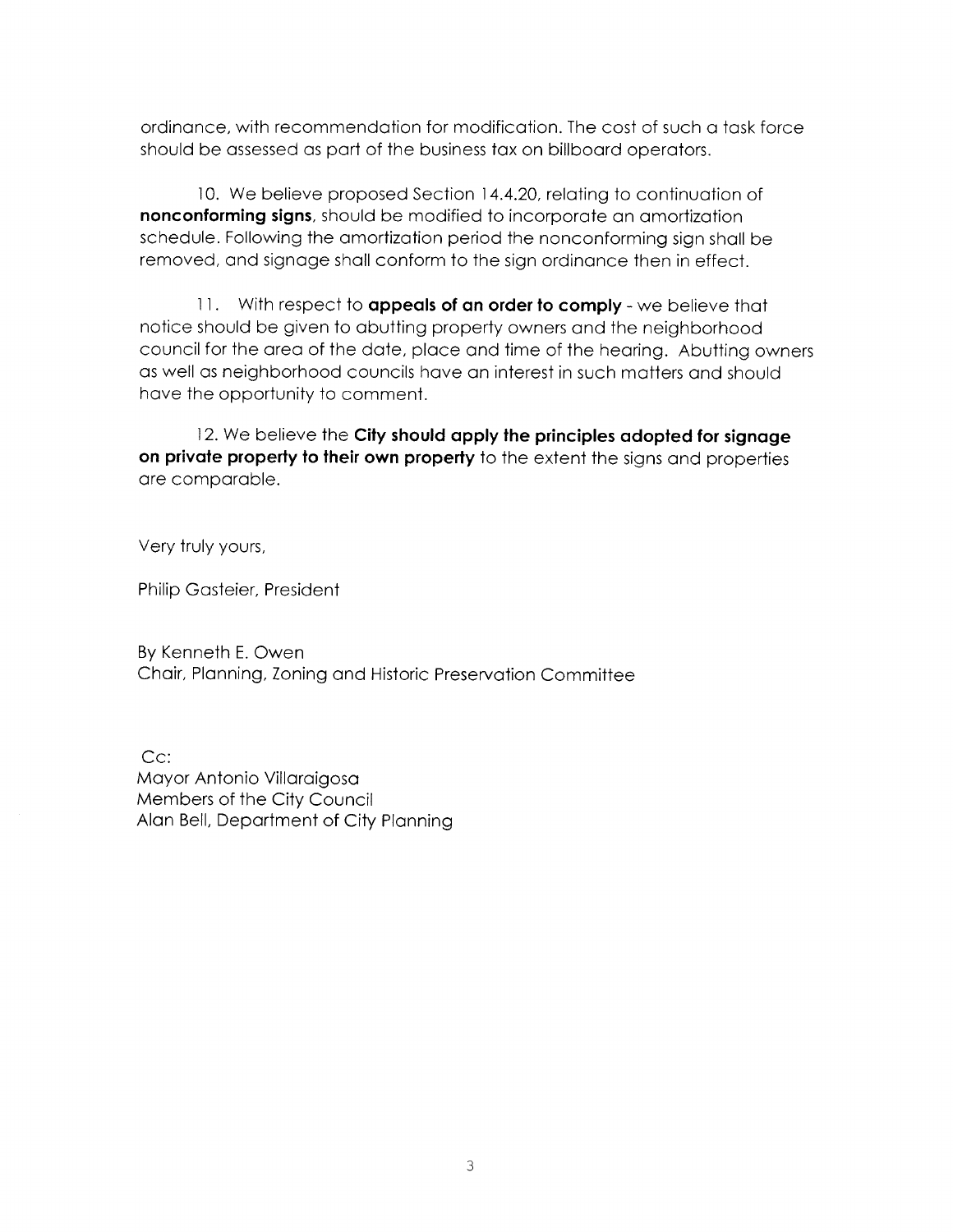

PRESIDENT Philip Gasteier

VICE PRESIDENTS Bruce Carroll - Administration Rosemary DeMonte- Outreach

> TREASURER Tomas O'Grady

**SECRETARY** Mark F. Mauceri (interim)

### CITY OF LOS ANGELES

## **GREATER GRIFFITH PARK NEIGHBORHOOD COUNCIL**

"Your Neighborhood. Your Voice. Your Council"

## **GOVERNING BOARD UNAPPROVED MEETING MINUTES**

Tuesday, March 17, 2009-6:45 pm

Los Feliz Community Police Center 1965 North Hillhurst Avenue, 2"d Floor Los Angeles, CA 90027



CERTIFIED COUNCIL #35

PO Box 27003 Los Angeles, CA 90027-0003 (323) 908-6054

www.ggpnc.org

GGPNC@ggpnc.org

### **01. CALL TO ORDER:**

6:50 PM - By Greater Griffith Park Neighborhood Council (GGPNC) President PHILIP GASTEIER.

Boardmembers present (16\*): ARSLANIAN (partial), CARROLL, DEMONTE, DE OCAMPO (partial), GASTEIER, HOOPER (partial), HOWE, LOUYSE, MAUCERI, O'GRADY, OSTROW, OWEN, SOTER, WILSON, VIGDERSON.

Absent (03): KERR, NAPIER, and UEBERSAX.

A quorum was declared.

\*HYAMS (7:20PM) joined after selection procedures (agenda item 6).

### **02. APPROVAL OF MINUTES:**

7:00 PM- GASTEIER requested a motion to approve the January <sup>2009</sup> meeting minutes (as revised) and February 2009 Board Meeting minutes (as revised). District E Representative, BRUCE CARROLL moved to accept, seconded by Appointed Boardmember: At Large, TOM WILSON; approved by consensus.

## **03. PUBLIC COMMENTS ON NON-AGENDA ITEMS:**

7:03 PM- None.

### **04. REPORTS: PUBLIC OFFICIALS AND CITY STAFF:**

 $7:05$  PM  $-$ 

- a) JULIAN HARRIS-CALVIN, representing Councilmember Tom LaBonge, spoke about the Griffith Park Historical Monument dedication service, recent tree planting events and Friday's Spring Equinox Hike.
- **b)** BETTY WONG-OYAMA, DONE Neighborhood Council Project Coordinator, spoke about an upcoming ethics seminar on April 29<sup>th</sup>, pointing out neighborhood council members were required to renew their ethics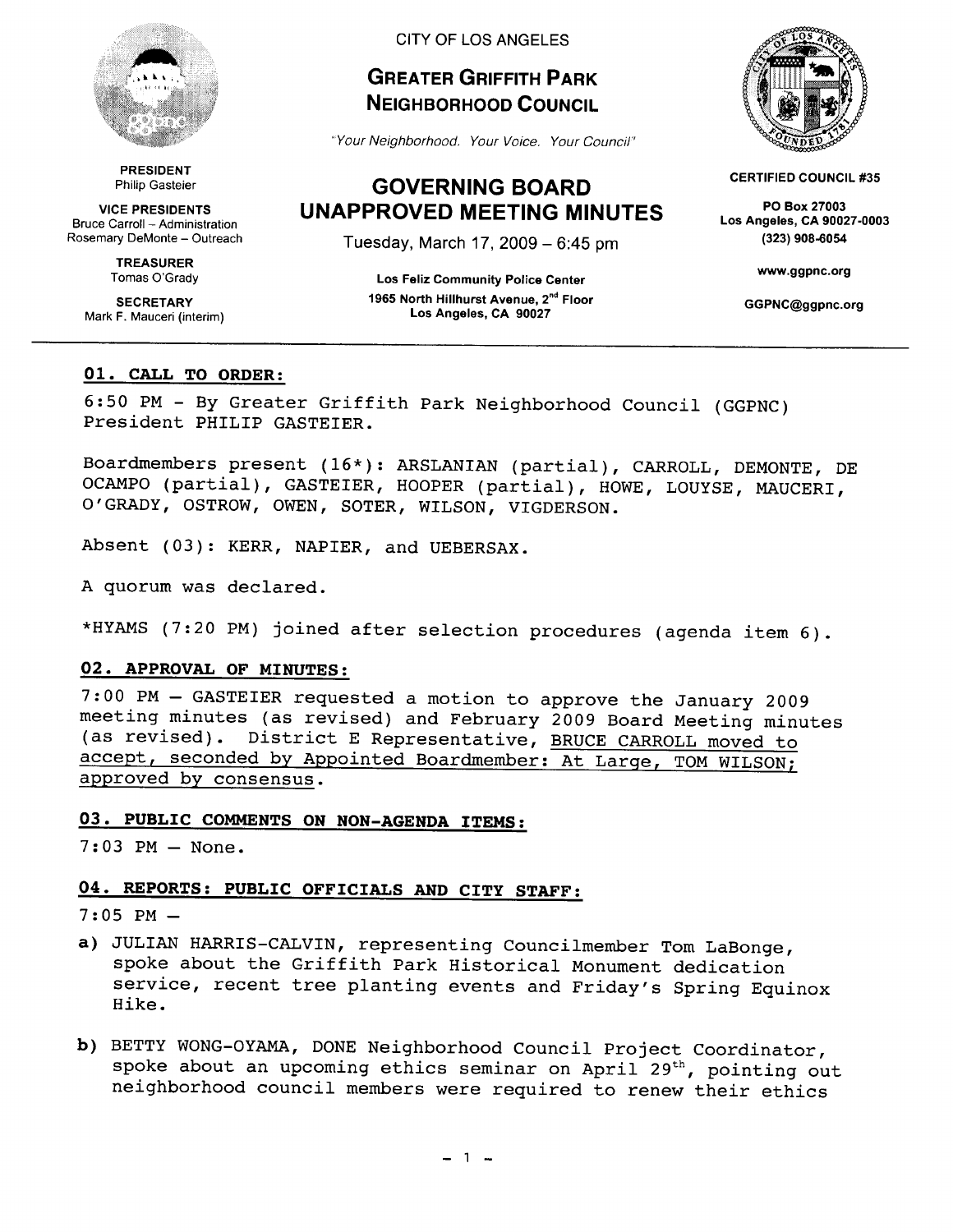training every two years. New Boardmember orientation will be held March 31<sup>st</sup>, and a DONE Roundtable on April 30<sup>th</sup>. The DONE Website will be updated with all pertaining information and an email blast will sent out Thursday, March  $19<sup>th</sup>$  to all members detailing new policies, etc.

- **c)** JOHN HISSERICH, Representative for CA Assembly Member Paul Krekorian, spoke on the success of the recent film festival, stated he will be presenting a full list of legislative bills pending at the next Board meeting, and will be emailing information on an upcoming open house.
- c) GREG BARTZ, L.A. Department of Water & Power (DWP) Liaison, distributed a letter and handouts, speaking to infrastructure upgrades, two DWP programs in place - Power Reliability Program (PRP) and Water, Infrastructure, Power and Reliability Program (WIPRP). He also confirmed the hiring of two (2) additional DWP liaisons, offered his assistance in any city service matters and provided the new address of the District Office:

```
Greg Bartz 
300 East Magnolia Boulevard, Suite 504 
Burbank, CA 91502-1145 
(818) 558-3043 (t) 
(818) 558-3042 (f)
```
### **OS. NORTHEAST DIVISION SENIOR LEAD OFFICER REPORT:**

7:19 PM- None.

### **06. SELECTION OF NEW BOARD MEMBER TO FILL VACANT SEAT:**

7:20 PM - Boardmembers discussed the qualifications of candidates to fill the seat vacated by the resignation of Kurt Rademaekers.

### Candidates:

WILL EDMUNDSON, TOM HILLARD, TOR HYAMS, ASHLEY MADDOX (in absentia), and MATT SUMMERS. Each Candidate spoke about themselves, and their interest in joining the GGPNC Board.

- 7:33 PM Gasteier opened the floor for Public Comment; none.
- 7:35 PM- Gasteier opened the floor for candidate questions & answers from the Board.
- 8:15 PM Gastier opened the floor for further Board discussion and then called the vote.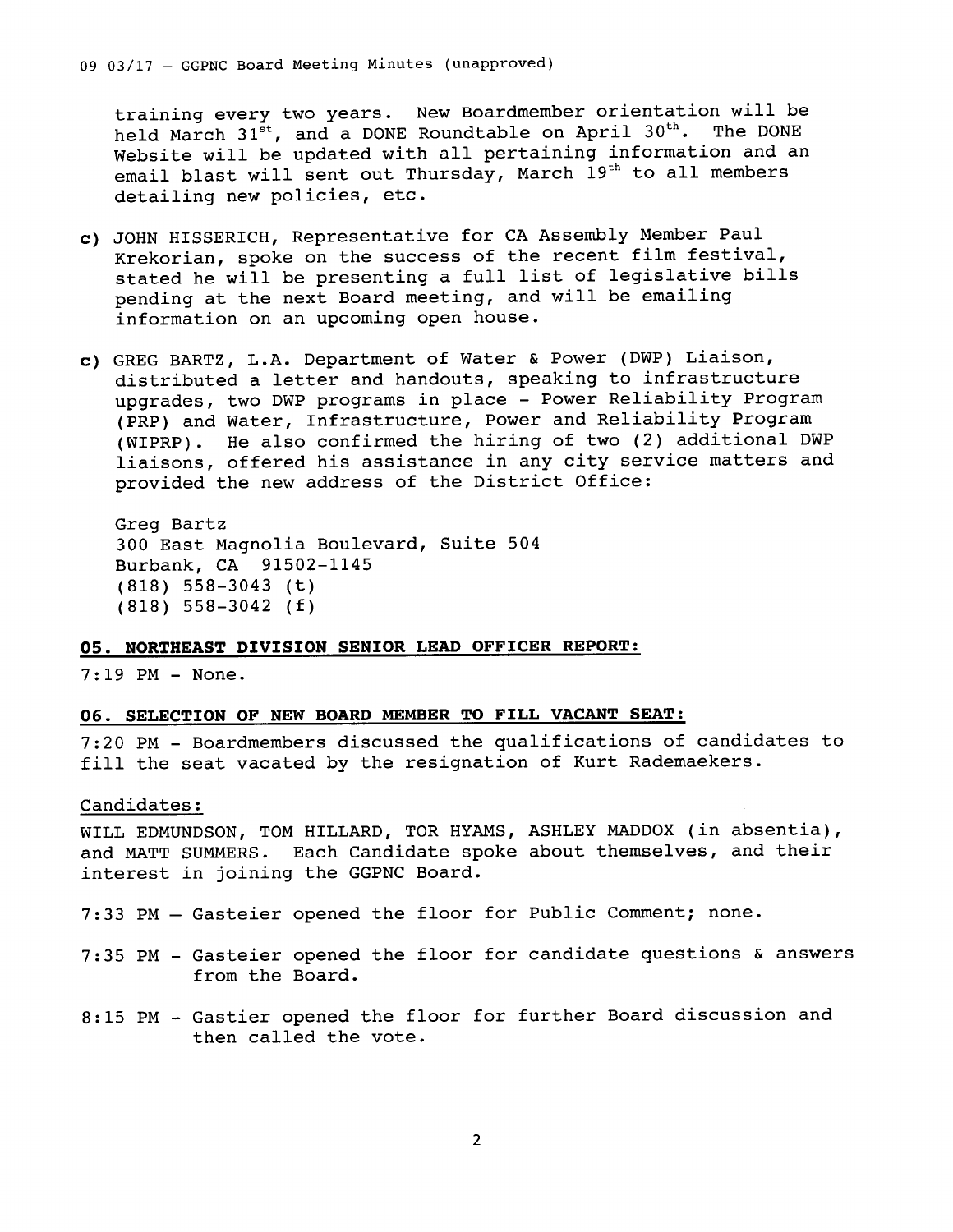#### ELECTION RESULTS:

| Will Edmondson       | $(01)$ Votes       |
|----------------------|--------------------|
| Tom Hilard           | $(03)$ Votes       |
| TOR HYAMS (SELECTED) | $(11)$ VOTES       |
| Ashley Maddox        | $(00)$ Votes       |
| Matt Summers         | $(00)$ Votes       |
|                      | $(14)$ Votes Cast* |

TOR HYAMS was welcomed and seated on The Board. The other candidates were thanked for their participation and marked preparedness.

\*DE OCAMPO not included in voting.

### **08. TREASURER'S REPORT:**

8:22 PM- District D Representative, TOMAS O'GRADY presented the recommendations of the Budget and Finance Committee and moved to "Adopt the 2008/2009 fiscal year budget as presented with the following stipulation: further Board approval required for items denoted 'Special' as Treasurer must submit to DONE for final approval."

O'Grady discussed budget line items, the amounts already spent, and the earmarked amounts denoted: 'Special,' as those being ones still requiring Board approval.

RICHARD SPICER, PZHP Committee member, commented there were outstanding amounts (particularly PZHP Committee photocopying charges) not reflected, as they haven't been submitted for payment.

Gasteier commented in general about the Finance Committee's history and responsibilities, how fiscal Budgets were remiss in the past, how the pace has been picked up under O'GRADY and the present Budget Committee, and how with these new tools, various Committees could work towards economizing expenditures.

District E Representative, MARK MAUCERI, moved the Board to approve the Items marked on the first two pages as 'please approve' and for the Board to approve page 3 as the Fiscal Year 2008-2009 Budget to be submitted to DONE by the Treasurer; District B Representative, RON OSTROW, seconded.

With no opposition, Gasteier declared consensus; motion passed.

### 08. **SECRETARY'S REPORT:**

 $9:05$  PM  $-$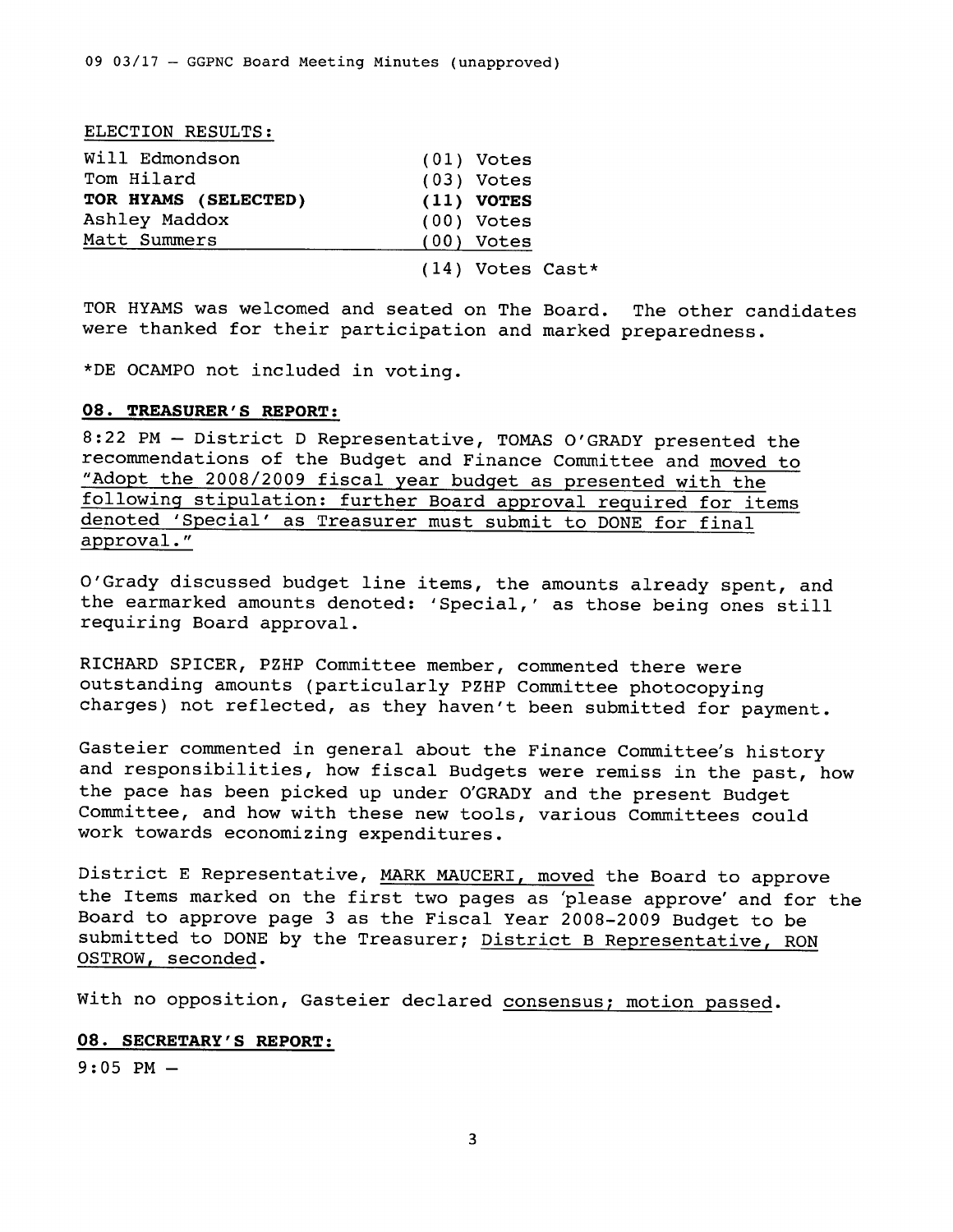09 03/17 - GGPNC Board Meeting Minutes (unapproved)

### **a) DONE Agenda Language**

Mark Mauceri discussed new DONE public access language requirements required for incorporation into posted meeting agendas. This language would be put into a new meeting agenda template he would distribute to Committee Chairs.

## **b) Distribution of Meeting Minutes**

Mauceri explained electronically distributed meeting minutes couldn't be discussed or amended through email as that action violated the 'serial meeting' provisions of The Brown Act; he would be getting further clarification from DONE on what was is an acceptable method of gathering errors and omissions feedback prior to the next meeting.

### **c) Committee Information**

Missing committee roster information and gaps in published meeting minutes need to be rectified. Committee Chairs would be contacted to submit forms to bring the rolls up to date

## **d) CIS Submission System Being Upgraded**

At the bi-monthly Board of Neighborhood Commissioners' (BONC) meeting, the City Clerk's staff demonstrated the new Internet based 'CIMS' system for submitting Community Impact Statements going into effect in the near future.

## **09. CULTURE AND EVENTS COMMITTEE:**

9:15 PM - Chair, NYLA ARSLANIAN, introduced SARO SHIRINIAN from the LITTLE ARMENIA - ARMENIAN INDEPENDENCE DAY FESTIVAL who spoke about the event being held on May 24, 2009. He presented a funding request for \$4000 earmarked to cover the cost of the sound system; included would be booth space for the GGPNC and prominent outreach signage rights both at the event and in conjunction with other advertising.

### DISCUSSION:

Appointed At Large Boardmember, TOR HYAMS, had questions on the sound system specifics, as his concert coordinating experience could be beneficial to help vet the proposal. Appointed Religious Community Boardmember, DAN HOOPER, asked if the sound could be better contained on Sunday(s) so to not effect various church services? District <sup>A</sup> Representative, BERNADETTE SOTER, stressed previous grants for similar events should guide the decision (particularly the Los Feliz Street Fair; around \$500). Mauceri asked for compelling arguments on why funding any one particular ethnic group wouldn't create <sup>a</sup> precedent requiring funding of others?

District C Representative, ALEX DE OCAMPO, stressed the Armenian segment was estimated at nearly 30% of the GGPNC's district residency. Arlansian reminded The Board that outreach to the Armenian community was previously identified as a Board priority, and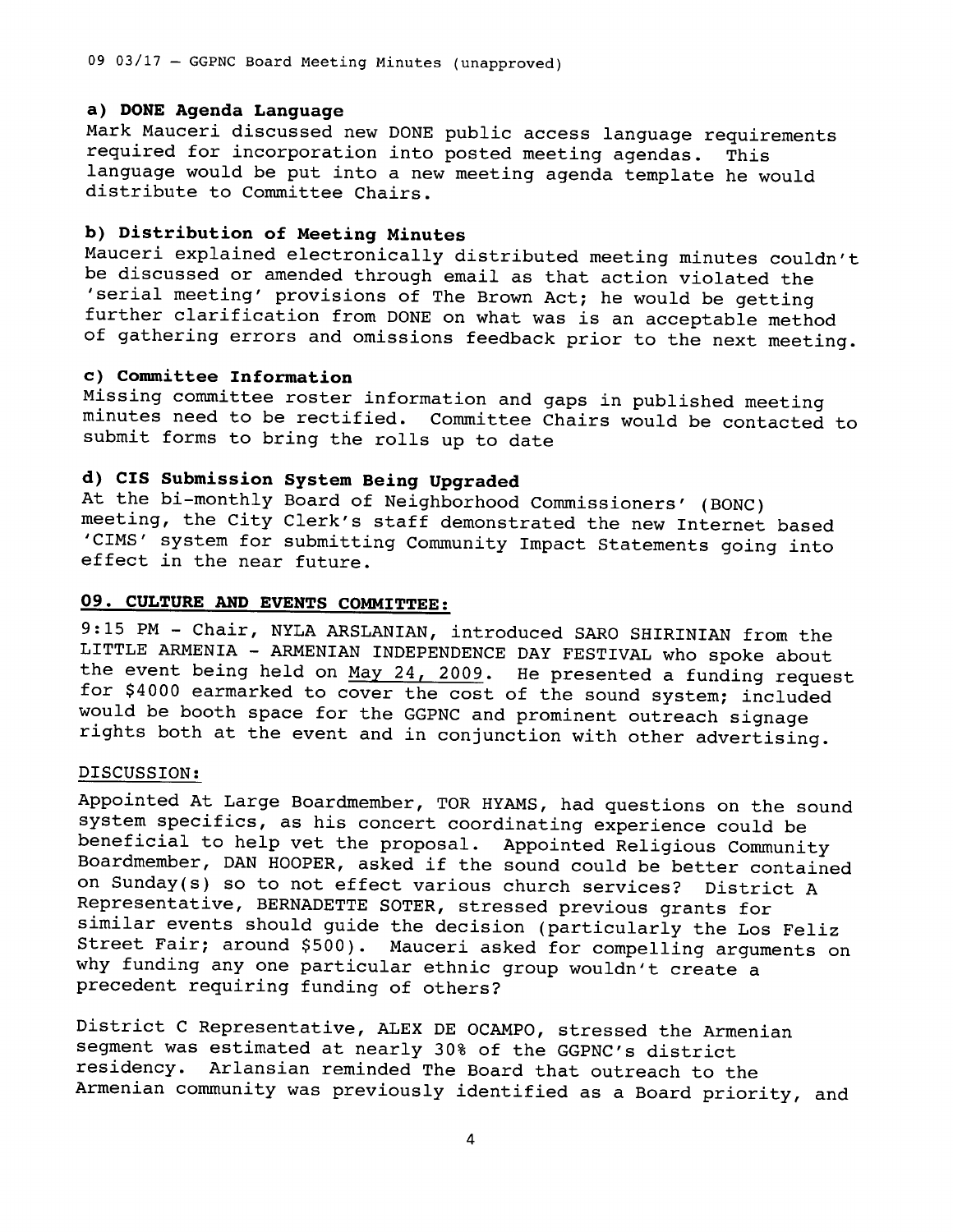this event was a prime opportunity from both cultural and outreach standpoints.

After lengthy debate, Appointed At-Large Boardmember, TOM WILSON, moved to appropriate monies for the cost of two event booths at \$375.00 plus an additional \$500.00 to be used for service payments for a total of \$875.

HOWE seconded; approved by consensus.

# **10. PLANNING ZONING AND HISTORIC PRESERVATION (PZHP) COMMITTEE:**

 $10:05$  PM  $-$ 

## **a) 2856 G1endower Avenue**

Request for a permit to add a second story on the existing garage for use as <sup>a</sup>recording studio. Committee recommends opposition. Committee Chair, KEN OWEN, moved to oppose this request due to parking issues, visual aspect from the street, and the utilization of the property being inappropriate. CARROLL seconded; approved by consensus.

 $10:20$  PM  $-$ 

# **b) Home Restaurant, 1758-1760 Hi1lhurst.**

Increased seating and extended business hours request. Owen moved to oppose this request for extending the business hours from 11:00 PM until Midnight and the increased seating from the current sixty to ninety six persons due to complaints from neighbors about the noise and Home Restaurant would have to use the outside patio for the extended seating capacity. Carroll seconded; approved by consensus.

 $10:30$  PM  $-$ 

**c) Proposed Comprehensive Sign Ordinance** being considered by the City Planning Commission on 03/18/09 and later by City Council. Proposal for (a) position letter of specific comment and support and (b) filing a Community Impact Statement (CIS) with the City Clerk consistent with position letter.

Owen moved to submit the proposed letter (as per the attachment in the March  $17<sup>th</sup>$  GGPNC Board Meeting Agenda) to the City Planning Commission in support of a Comprehensive Sign Ordinance. CARROLL seconded; approved by consensus.

## **11. EDUCATION COMMITTEE:**

10:45 PM - MAUCERI moved to table this item until the next meeting. HOWE seconded, GASTEIER declared the item tabled.

# **12. PARKS, RIVER & OPEN SPACE (PROS) COMMITTEE:**

 $10:46$  PM -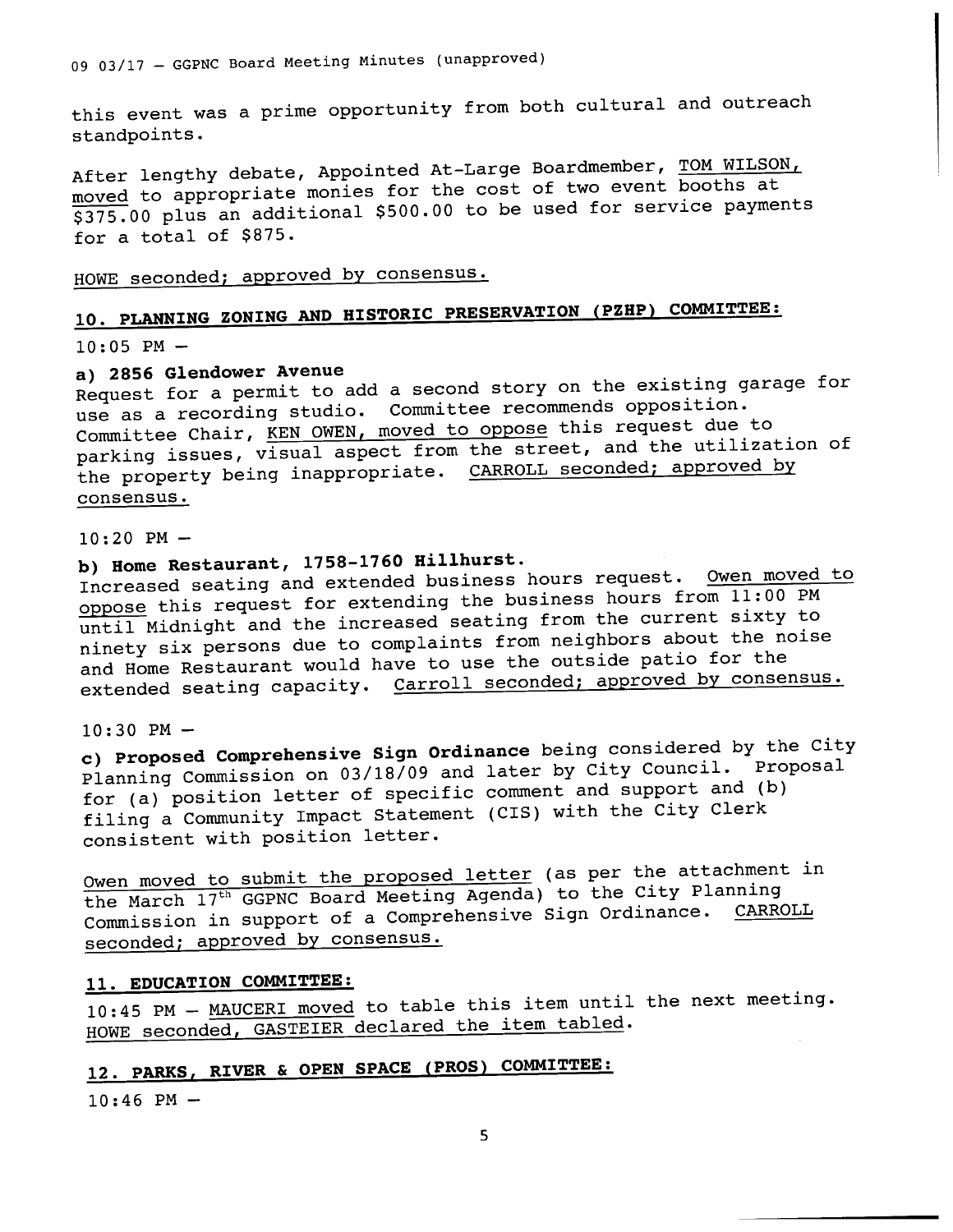**a) Griffith Park Natural History Survey: Herptile Monitoring**  Chair, BARBARA SOTER, presented a request from PROS Committee Member, George Grace, for additional funding in the amount of \$2000 to continue the valuable study that the GGPNC previously granted \$2940 to initiate, bringing the GGPNC project grant total to: \$4940.

Agenda motion: "Resolved the GGPNC fund 25% of the Herptile Monitoring Project of the Griffith Park Natural History Survey being conducted by the GPNHS in partnership with the L.A. Dept of Recreation and Parks and the U.S. Geological Survey, (\$2000); discussion and action as appropriate."

### DISCUSSION:

Mauceri stated given the poor condition of the economy, and the anticipated NC budget cuts, it was not prudent to appropriate additional monies to study "lizards in Griffith Park," noting the Council had just trimmed a Stakeholder's group request by over 75% (Armenian street fair event). O'Grady posited if it was reasonable to request an additional \$2000 to study Herptile populations when these monies--now approaching \$5K--could be appropriated for Educational funding and/or Community Improvement projects with higher value to the stakeholder?

Debate followed over various committee budget allocations with Soter stressing the PROS budget was not the largest (as Mauceri suggested), it was actually far smaller than the Finance committee paperwork indicated because certain allocated projects were "not happening." Mauceri stood corrected.

O'Grady clarified while the PROS committee budget was not the largest in total dollars, the formal Budget and Finance Committee presentation did show PROS had the largest amount remaining unspent at just over \$25K, but now had anticipated reduction. He would submit a revised budget each month to the Board as figures were revised.

SOTER moved to amend the motion to now only state "\$2000" and remove the "25%" figure. Motion seconded by HOWE, MAUCERI was in opposition and no consensus was reached.

### FURTHER DISCUSSION:

Appointed Recreational Interests Boardmember, Tal Vigderson, opined that troubled financial times shouldn't preclude the Council from acting on important projects, noting Griffith Park is a large part of the GGPNC's jurisdiction.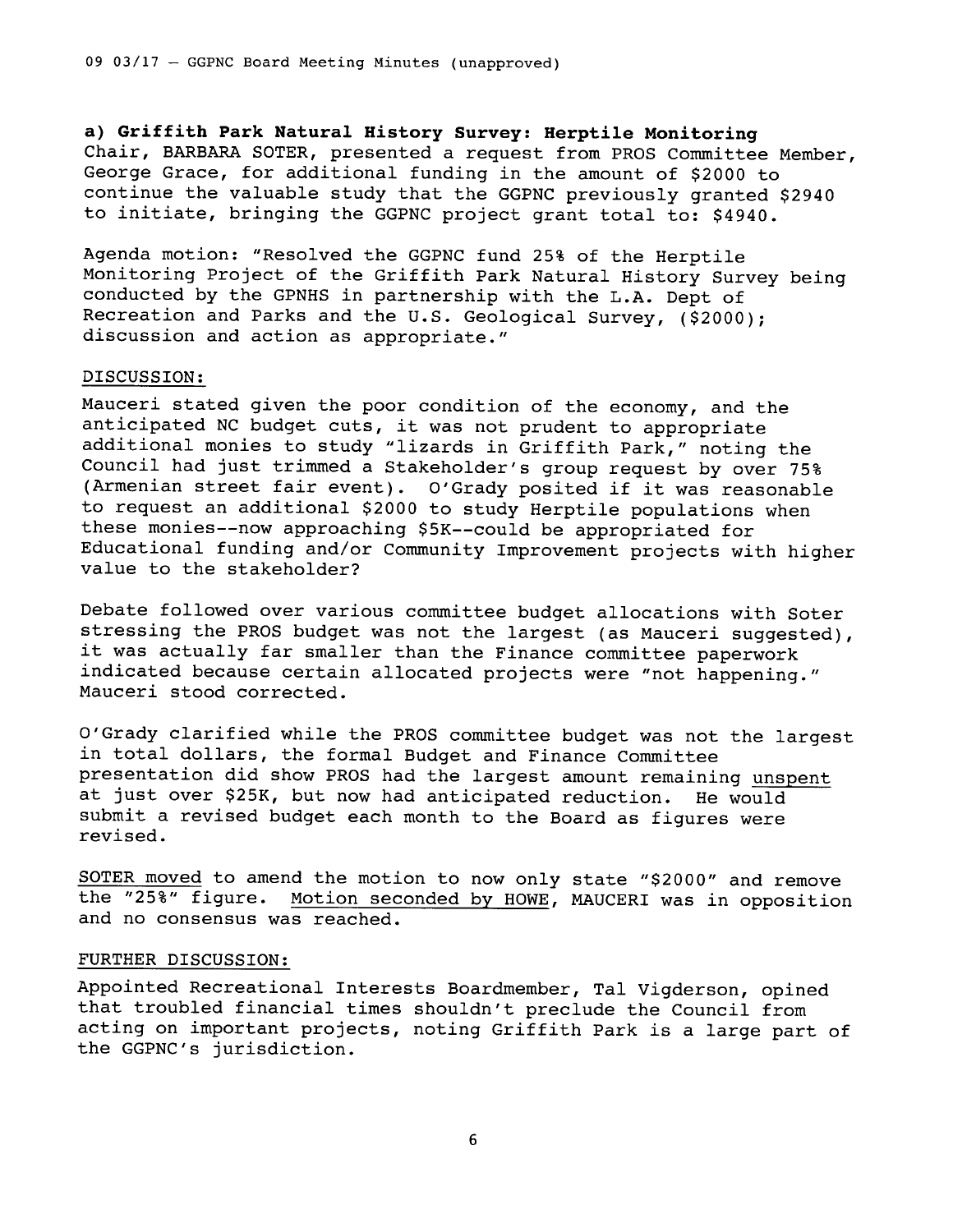Appointed Business Interests Boardmember, ROSEMARY DEMONTE, reminded the group that the name of The Council was indeed the Greater Griffith Park Neighborhood Council.

CARROLL moved the GGPNC Board to vote on the motion, TAL VIGDERSON seconded; and was voted 12-1\* in favor with one abstention; motion passed.

"Resolved that the GGPNC fund (\$2000.00) the Herptile Monitoring Project of the Griffith Park Natural History Survey being conducted by the GPNHS in partnership with the L.A. Dept. of Parks and Recreation and the U.S. Geological Survey."

\*ARSLANSIAN, DE OCAMPO, and HOOPER had left the meeting and did not participate in this vote.

### $11:00$  PM  $-$

## **b) Griffith Park Fire Recovery Update.**

Committee Chair, BERNADETTE SOTER, presented report on the project status.

#### $11:05$  PM  $-$

## **c) Griffith Park Master Planning Group Update.**

SOTER presented report and discussed that future funding for the Master Plan is an issue, indicating the need for the GGPNC Board to meet at a future date for eventuality, had concerns about the future expansion of Oakwood Apartments, and spoke about the CHC Review which clarified that the entire park [Griffith Park] is protected and subject to review within it full designated borders.

Appointed At-Large Boardmember, KENNETH OWEN, spoke about the <sup>p</sup>lacement of the Historical Designation plaque.

## **13. RULES & ELECTIONS COMMITTEE RECOMMENDATIONS:**

 $11:15$  PM  $-$ 

**a) Recommendation for timetable and process for Appointed Boardmember selection in August 2009.** 

### DISCUSSION:

Gasteier, stated it had been resolved in the Executive Committee Meeting on March  $17^{\text{th}}$  2009 to recommend a timetable and outline of procedure, and to place the issue of the current Bylaws structure providing for Appointed Members on the agenda for the April <sup>2009</sup> Board Meeting, and this discussion would be placed at the front of the GGPNC Agenda to encourage full participation.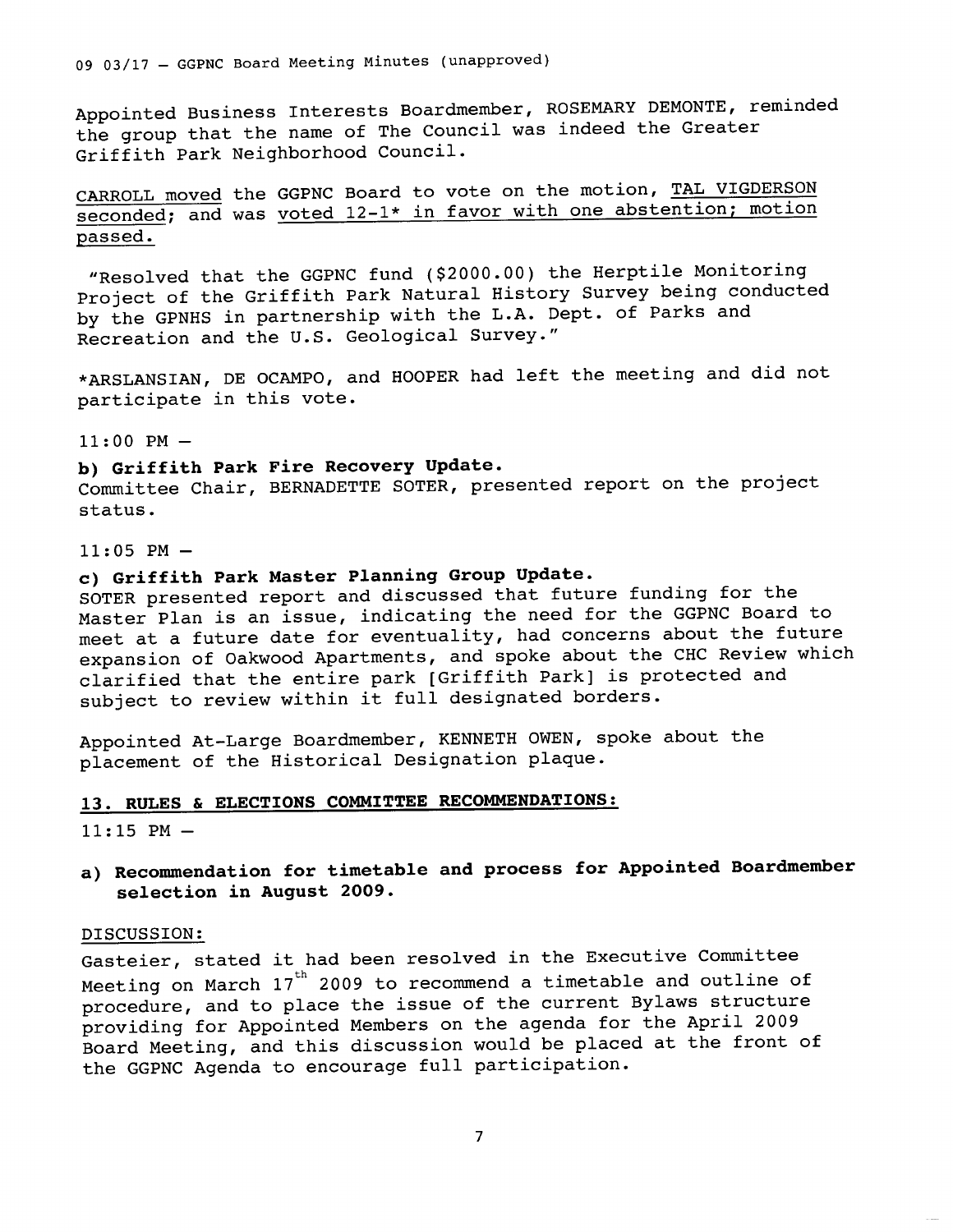CARROLL moved for approval of a timetable and process for selection of Appointed Board Members in August 2009 in accord with the current Bylaws: (1) a special meeting to be held on August 11, 2009 for selecting new Appointed Board Members; (2) outreach to begin immediately; and (3) the applications period to begin June 1, <sup>2009</sup> and extend through July 31, 2009. *O'Grady* seconded; approved by consensus.

### $11:20$  PM  $-$

**b)** Recommendation to amend bylaws to eliminate unfilled Vice president for Government Affairs position.

### DISCUSSION:

Committee Chair, Bruce Carroll, moved to amend bylaws, Demonte seconded, Gasteier suggested that a draft of this and any other potential bylaws revisions-including pending DONE election language- be completed before being submitted as a package for final approval.

Carroll clarified that Bylaws section [Section 8B IV] would need revision and confirmed any amendments would have to be submitted to DONE for final vetting and approval.

Mauceri proposed a friendly amendment to approve what could be numerous bylaw amendment changes in the order they're debated and ratified, and then complete a final draft revision package for DONE submission; approved by consensus.

### 11:40 PM-

**c) Recommendation for** 3rd **party destruction of June '08 Election ballots and related materials.** 

## Carroll moved to assent. District B Representative, KATHRYN LOUYSE, seconded.

### DISCUSSION:

Debate/Clarification on whether it's within the GGPNC's purview to destroy election materials or not? Answer: Yes. And if the GGPNC retains these ballots and materials, will public records access rules then apply, and will it be incumbent on the Board to facilitate any CPRA requests? Answer: Yes.

District B Representative, RON OSTROW, moved for the City Clerk election materials to be destroyed by a third party within sixty days. Hyams seconded.

### FURTHER DISCUSSION: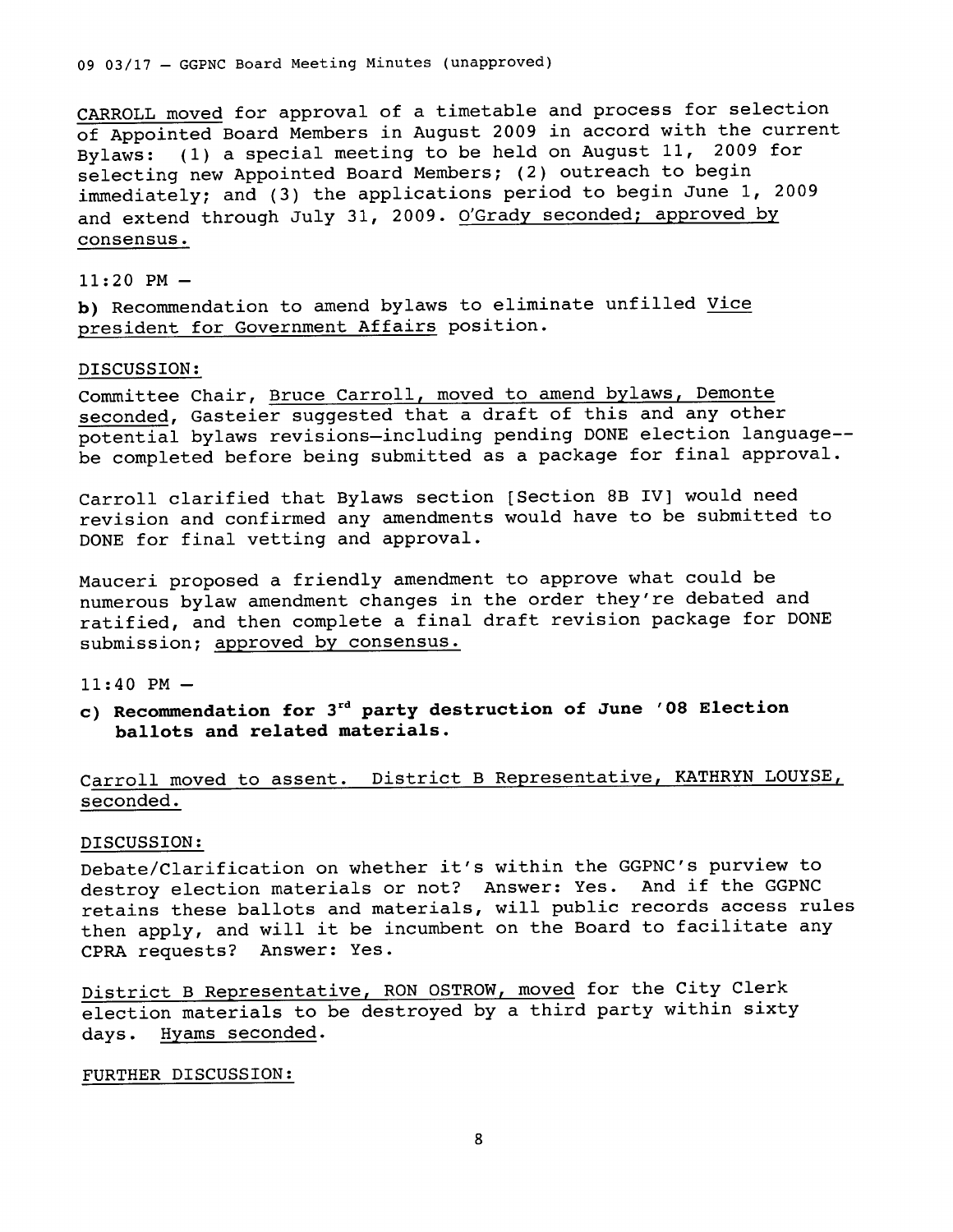09 03/17 - GGPNC Board Meeting Minutes (unapproved)

After lengthy discussion on the relative merits of election material retention vs. destruction, Ostrow amended his motion to read: "without review by any member of the board," HYAMS seconded; approved by consensus.

Vigderson moved the GGPNC Board vote, Louyse seconded; motion voted 12-1\* in favor, with one abstention (Carroll), motion passes.

\*ARSLANSIAN, DE OCAMPO, and HOOPER had departed the meeting and did not participate in the vote.

12:00 AM·-

**d) Creation of an ad hoc committee to codify non-bylaw rules and procedures into a cohesive document.** 

### DISCUSSION:

CARROLL presented the Rules & Elections committee recommendation for the need for the GGPNC Board to review all previous non-bylaw rules and procedures and codify them into a succinct document as an adjunct to the bylaws-- with a table of contents to be included. Ostrow moved to form an ad hoc committee to cull all non bylaw rules and procedures into a single cohesive document, MAUCERI seconded; approved by consensus.

Gasteier reiterated all bylaw revisions items must to be vetted for approval before they become official.

Ad Hoc Committee Members: Chair, Ron Ostrow and Bruce Carroll.

### **14. OTHER COMMITTEE REPORTS:**

12:10 AM- None.

### **15. OTHER COMMENTS AND ANNOUNCEMENTS:**

12:14 AM-

Bernadette Soter made a general comment that if a meeting is being recorded, then she would like to be made aware of that fact before the meeting commences.

### **16. ADJOURN:**

 $12:15$  AM  $-$ 

Gastier asked for a motion to adjourn. Motion made, HOWE seconded; approved by consensus.